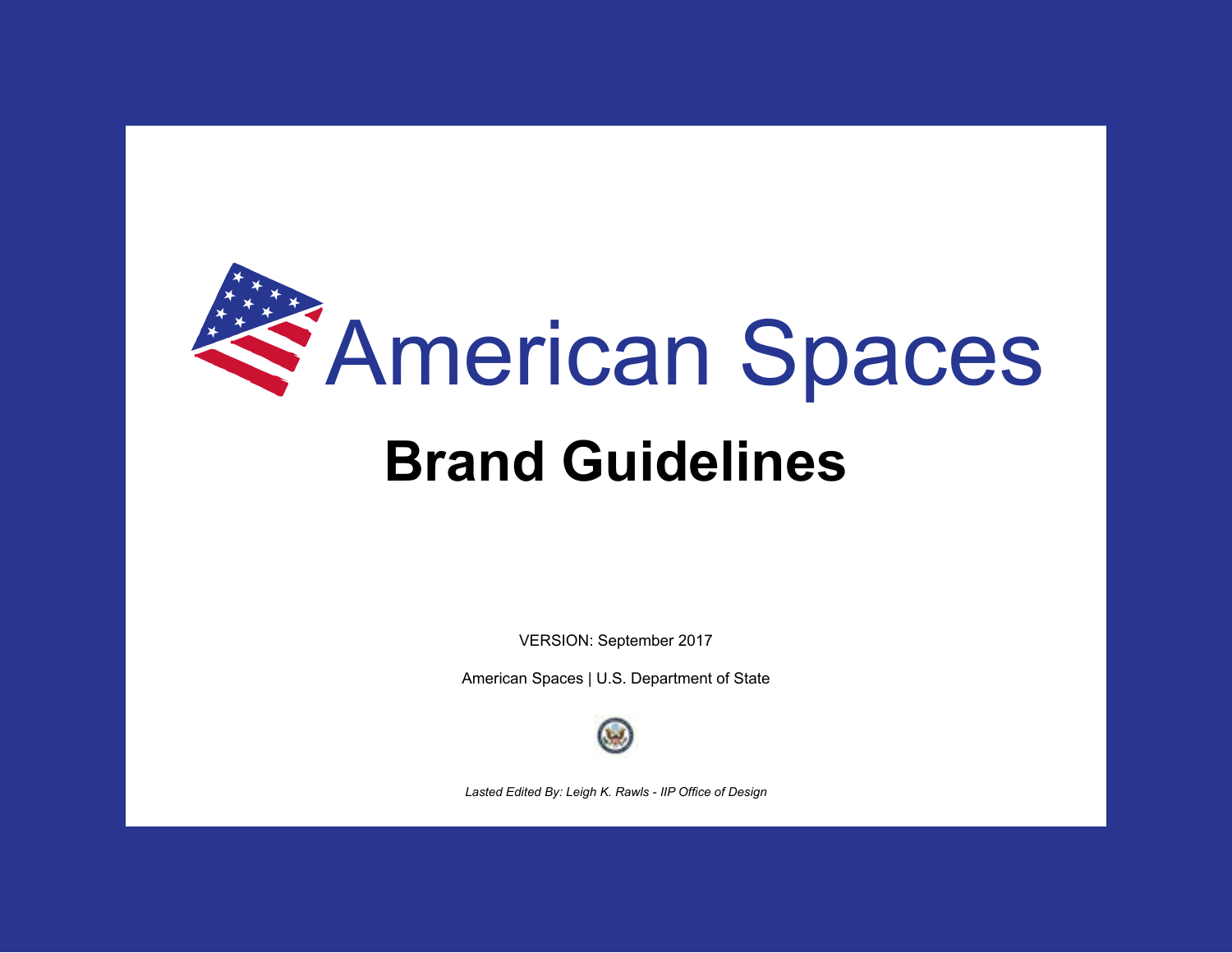



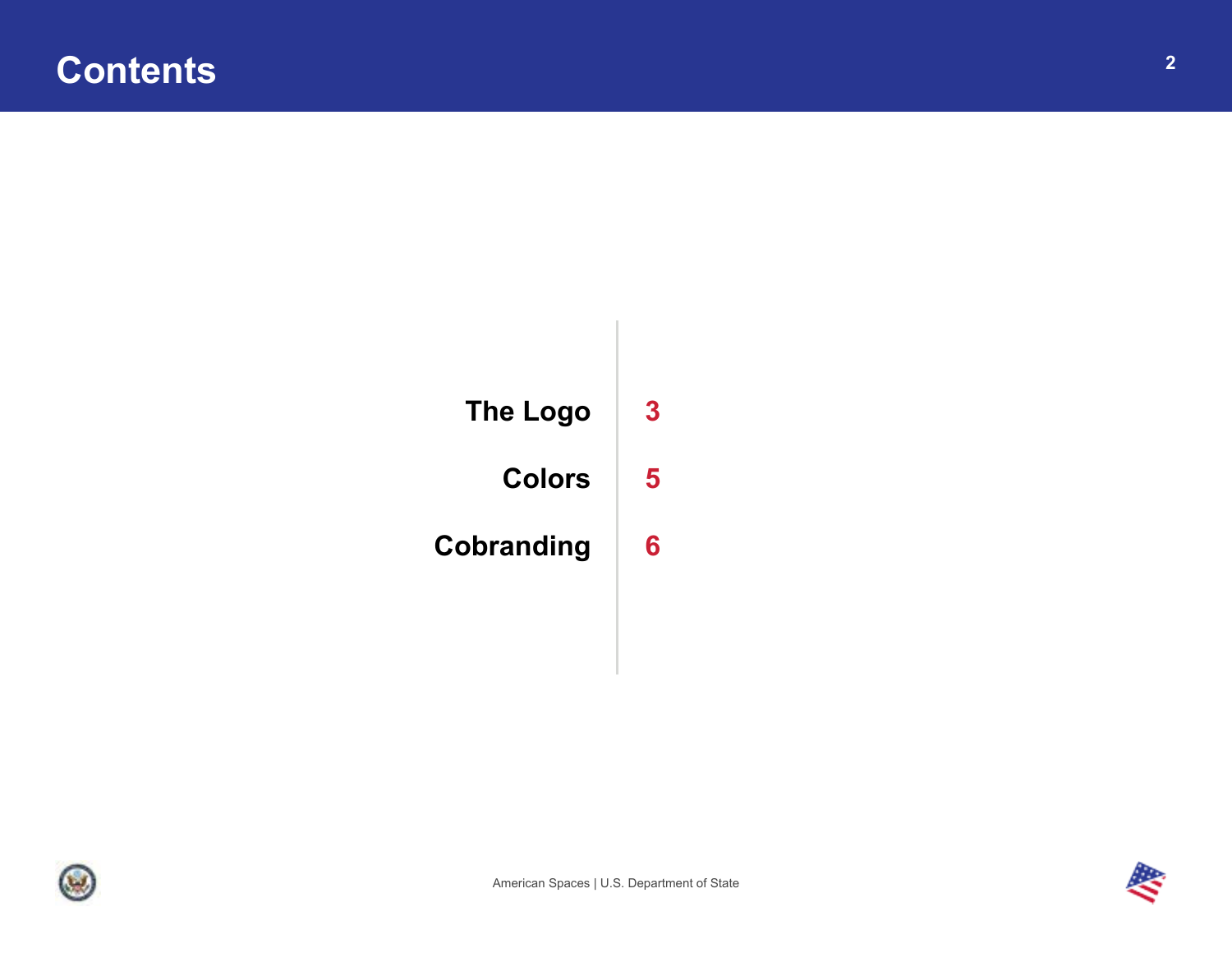## **The Logo | Full Color**

The American Spaces logo represents the Department of State's initiative coordinating all American Centers, American Corners, and America Houses around the world. Products and deliverables created for and used by these spaces may utilize this logo to represent the relationship.

The full color American Spaces logo should only be used on a white background. This helps ensure legibility of the brand name as well as the best experience of the logo colors.

The horizontal version should be used primarily. If the horizontal version will not suffice, then the vertical version may be used. If a version is needed without the text, but the American Spaces brand name is included somewhere on the deliverable, such as for a social media avatar image, the tertiary version may be used.

[Download Full Color Logos](https://app.box.com/s/znt5iqbb0en53lygtry19rcmluj3xpv0)



Horizontal (Primary)



Vertical (Secondary)



**100, 95, 0, 3 39, 54, 145 #273591 Dark Blue 072C 0, 100, 77, 16 204, 19, 53 #CB1334 Dark Red 199C**

**Logo Colors**

**Logo Typeface**

Arial Regular

## **Incorrect Use of Logo**







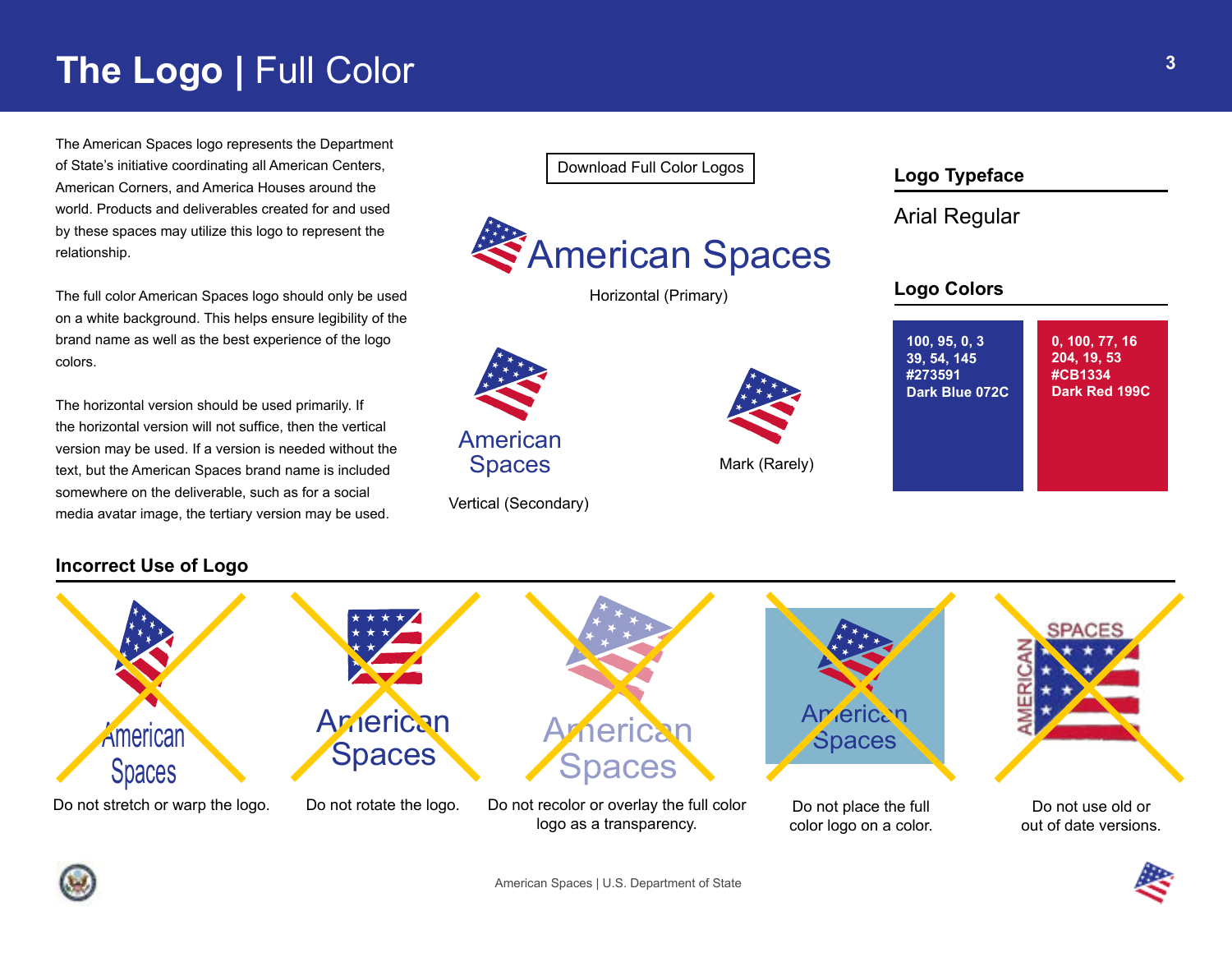## **The Logo |** Black and White

The black and white logos are to be used when overlaying the logo on a colored background.

The black version should only be used on lighter colors while the white version should only be used on darker colors. This ensures contrast is high enough for legibility for low vision consumers.

[Download Black Logos](https://app.box.com/s/jik7gdxu0hy9r5k3dk6stmmhb202nuai)

[Download White Logos](https://app.box.com/s/cwfttq2tbomw3bu1haplf4hwcpbil4zx)



The American Spaces black logo on Light Blue.



The American Spaces white logo on Dark Blue.

### **Incorrect Use of Black and White Logos**



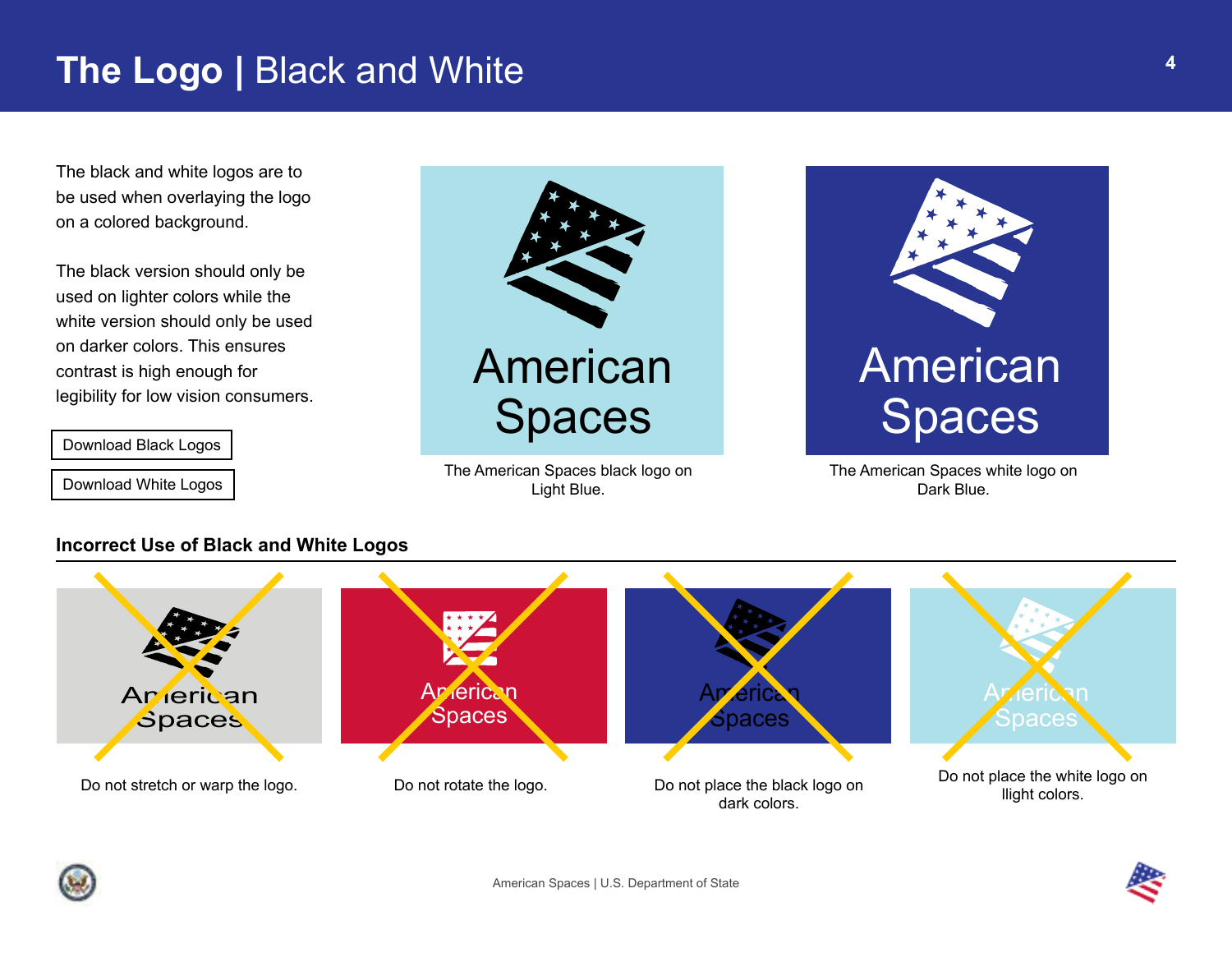## **American Spaces Colors**

American Spaces partnered with the Smithsonian Institution to develop a style guide, known as the Ideas Book, for the design of the physical Spaces. This color palette is the same as the palette suggested in the Ideas Book.

Main colors are derived from the American Spaces logo and will be used most often. Accent colors should be used spairingly.

The following swatches include the CMYK, RGB, Hex Code, and Pantone values for ease of use across deliverable and file types.

### **Main Colors**

| 0, 100, 77, 16<br>204, 19, 53<br>#CB1334<br>Dark Red 199C | 0, 79, 73, 6<br>226, 87, 80<br>#E25745<br><b>Red 032C</b> | 100, 95, 0, 3<br>39, 54, 145<br>#273591<br>Dark Blue 072C | 70, 47, 0, 0<br>86, 126, 191<br>#557DBF<br><b>Blue 2727C</b> |
|-----------------------------------------------------------|-----------------------------------------------------------|-----------------------------------------------------------|--------------------------------------------------------------|
|                                                           |                                                           |                                                           |                                                              |
| <b>Neutrals</b><br>12, 8, 9, 23                           | 5, 3, 5, 11                                               | 2, 1, 3, 0                                                | 75, 68, 67, 100                                              |

### **Accent Colors**

| 2, 99, 62, 11   | 1, 87, 89, 4           | 43, 9, 8, 8      | 30, 0, 7, 0     | 0, 20, 100, 0      |
|-----------------|------------------------|------------------|-----------------|--------------------|
| 209, 25, 71     | 226, 70, 47            | 131, 182, 204    | 173, 223, 233   | 255, 203, 4        |
| #D11947         | #E2462F                | #83B6CC          | #ADDFE9         | #FFCB04            |
| <b>Red 193C</b> | <b>Light Red 1797U</b> | Light Blue 7695C | Light Blue 635C | <b>Yellow 116C</b> |
|                 |                        |                  |                 |                    |

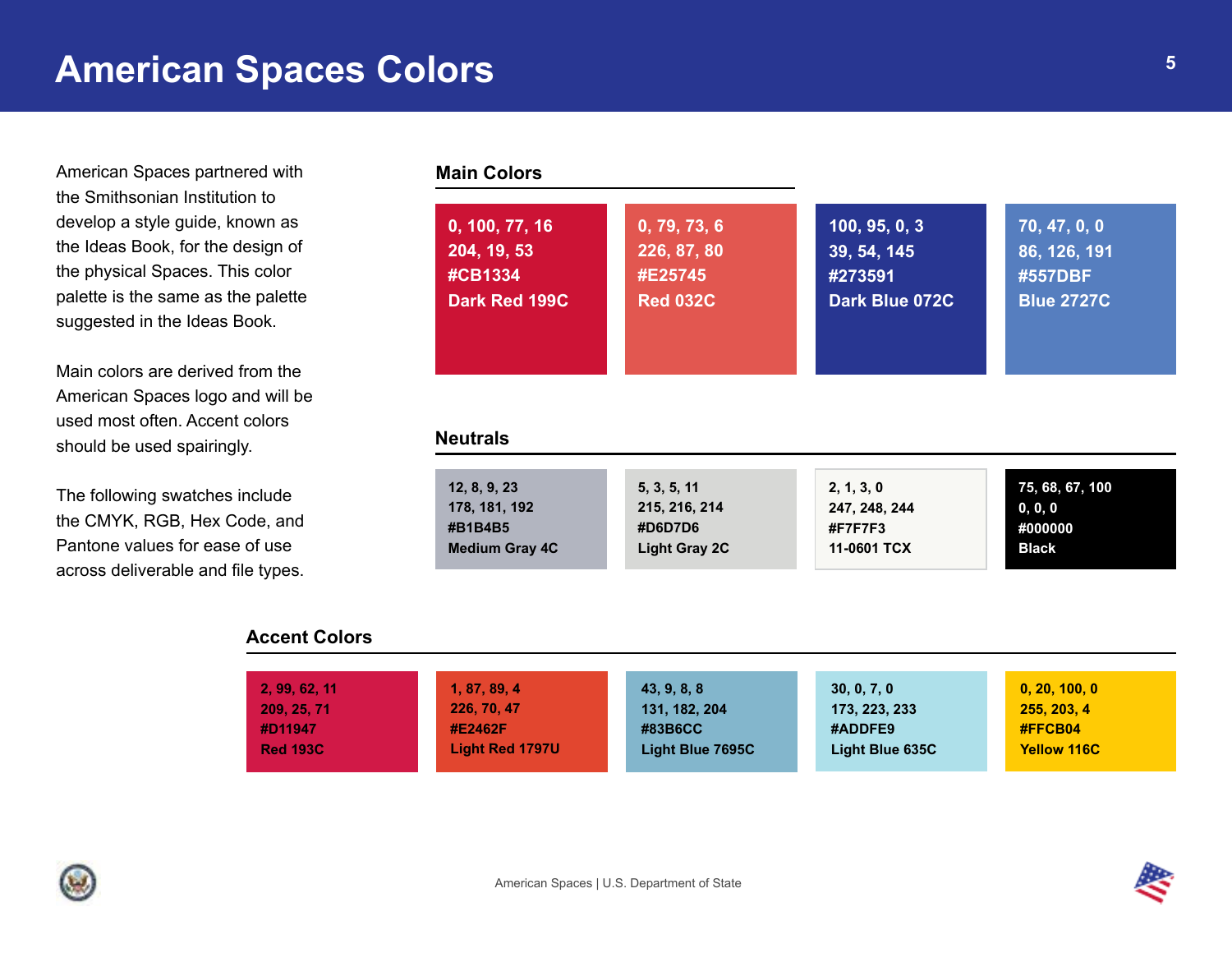These guidelines should not be interpreted as a mandate that USG information products be a lineup of logos. This is only a guideline for placement when logos are being used to represent sponsorship or involvement by multiple entities with the United States Government. As you will see in the examples, a group of logos is rarely the main part of an information product and they are usually subordinate to the main visual element. Use best judgement when deciding between the vertical or horizontal American Spaces logo lockup based on the partnering logo styles.

### **Horizontal Vertical Grouping**

In a horizontal line of logos, the U.S. flag should be the first icon on the left followed by the State Department seal or, in the event of use of both the U.S. and the host-country flag, the U.S. and host-country flags should enjoy equal prominence, followed by the State Department seal and finally the American Spaces logo.



In a vertical line of logos, the U.S. flag should be the first icon on the top followed by the State Department seal or, in the event of use of both the U.S. and the host-country flag, the U.S. and host-country flags should enjoy equal prominence, followed by the State Department seal and finally the American Spaces logo.



When used with other Department or foreign seals and implementing partner logos, the icons should be located together as one element. Within this group, the flag must be placed according to the vertical and horizontal guidelines.













**6**

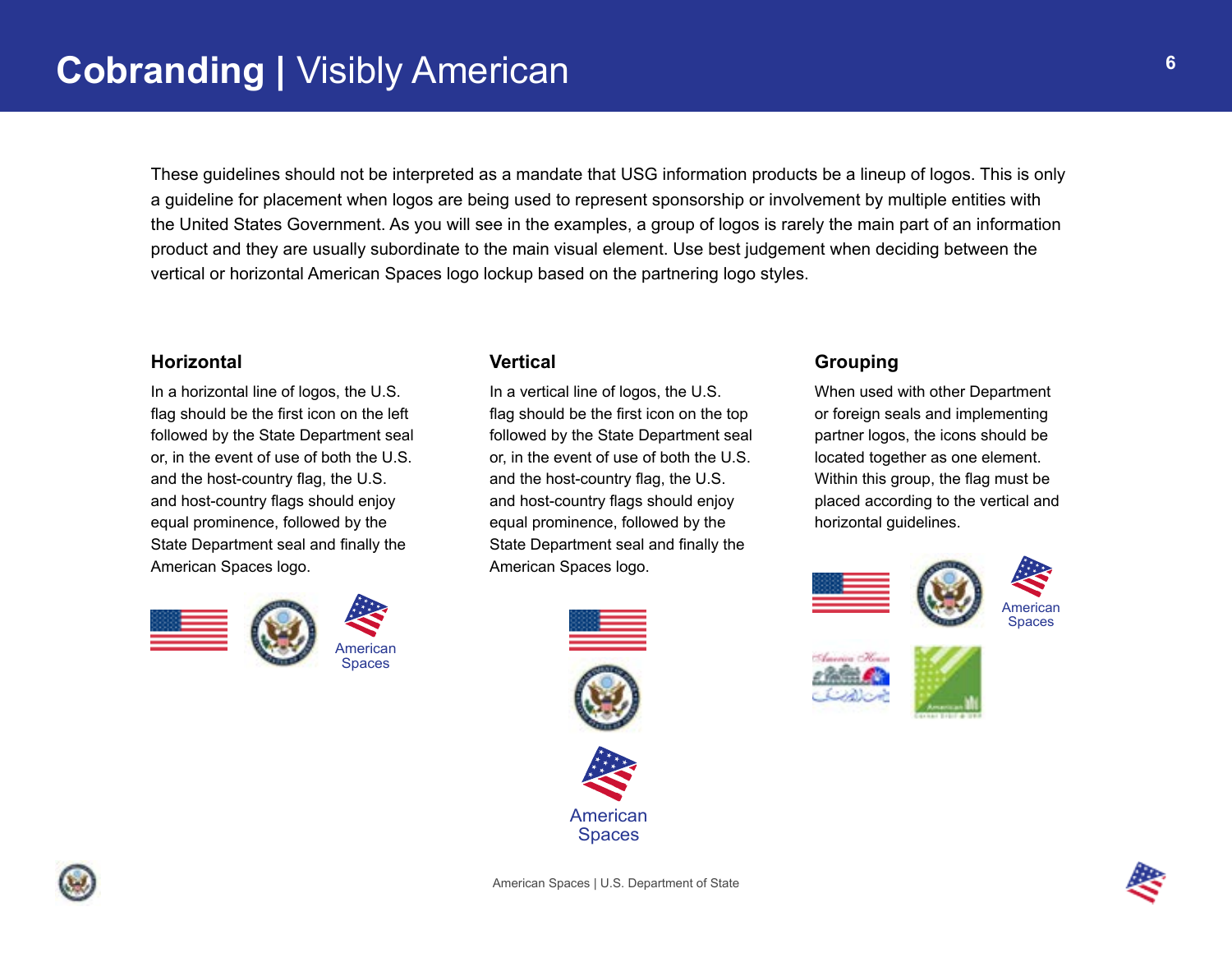The guidelines here should not be interpreted as a mandate that USG information products be a lineup of logos. This is only a guideline for placement when logos are being used to represent sponsorship or involvement by multiple entities. As you will see in the examples, a group of logos is rarely the main part of an information product and they are usually subordinate to the main visual element. Use best judgement when deciding between the vertical or horizontal American Spaces logo lockup based on the partnering logo styles.

New logos should not be developed to describe partnerships.

In a horizontal line of logos, the American Spaces logo should be the first icon on the left followed by the partnering institutions and organizations. If Visibly American is required, the group is preceded as stated previously.



In a vertical line of logos, the American Spaces logo should be the first icon on the top followed by the partnering institutions and organizations. If Visibly American is required, the group is preceded as stated previously.







### **Horizontal Vertical Grouping**

When used with other Department or foreign seals and implementing partner logos, the icons should be located together as one element with the American Spaces logo positioned as the first to the top and left. If Visibly American is required, the group is preceded as stated previously.









**7**